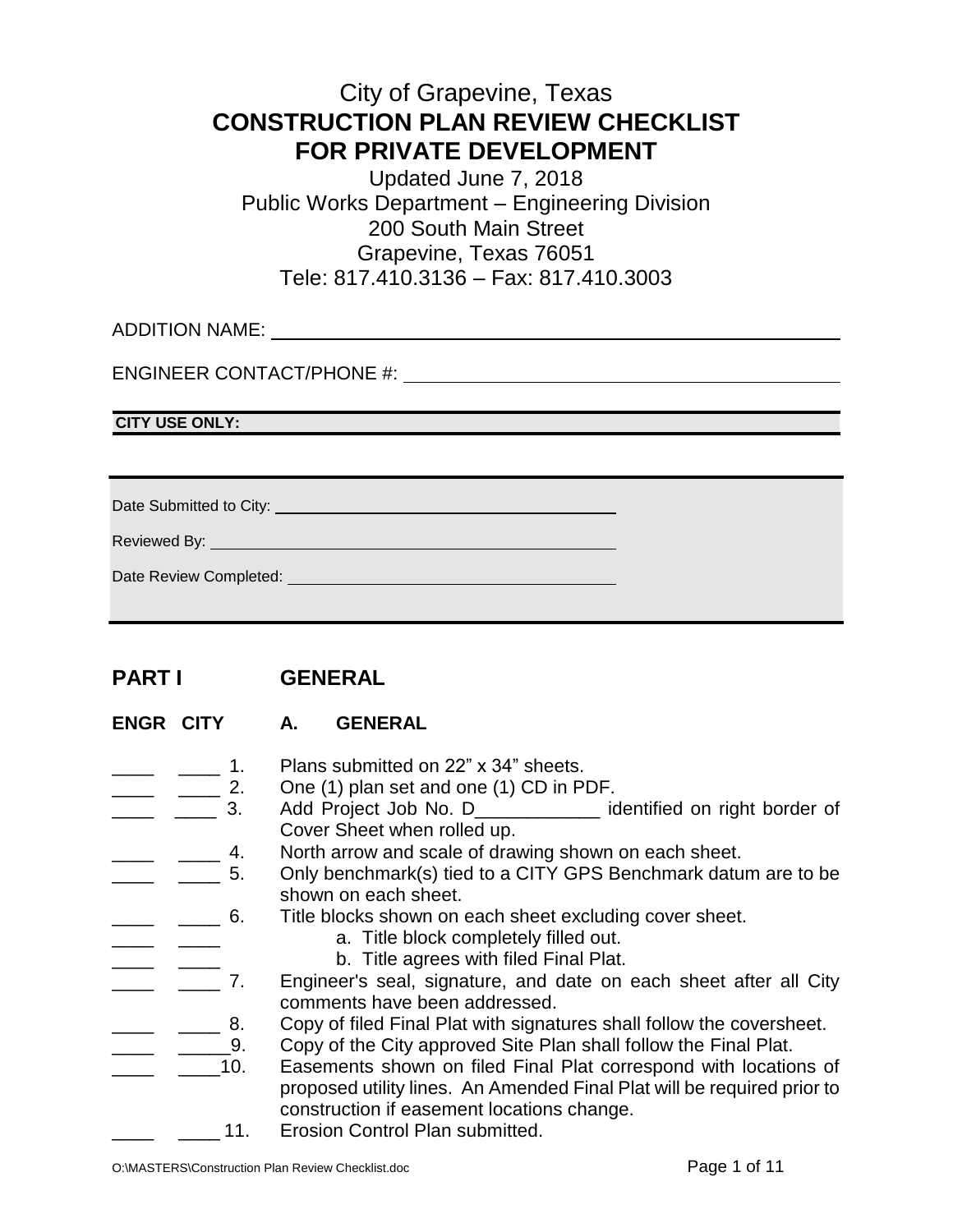- **\_\_\_\_ 12.** Lot Grading Plan submitted. No grading on adjacent property without owner's permission.
- \_13. All lettering shall be 0.1" minimum size.
- **\_\_\_\_ \_\_\_\_\_ 14.** Barricading Plan shown on plans.
	- **\_\_\_\_\_ 15.** Proposed street light locations shall be shown. A contract between T.U. Electric and the owner shall be signed prior to final acceptance of the project.
		- 16. Are offsite easements required?
			- **\_\_\_\_\_ 17.** Add General Note to Plans: "The Contractor shall be responsible for obtaining a two (2) year, 25% Maintenance Bond on all water, sanitary sewer, storm drainage, pavement and excavation/fill within Right of Way or easements."
- **18.** Add General Note to Plans: "The City of Grapevine's Inspector overtime policy allows the Contractor to work from 7 a.m. to 7 p.m., Monday through Saturday. No work is allowed on Sundays. Saturday work requires a four (4) hour minimum charge. Overtime charges of \$45 per hour shall be paid by the Contractor to the City for work outside the normal work week (i.e. 8 a.m. to 5 p.m., Monday thru Friday)."
	- \_\_\_\_ \_\_\_\_ 19. Are TxDOT permits required? (Driveway, Drainage, etc.)

#### **ENGR CITY B. COVER SHEET**

- \_\_\_\_ \_\_\_\_ 1. Location map of project.
- $\frac{1}{2}$   $\frac{1}{2}$  2. Index to drawings.
- \_\_\_\_ \_\_\_\_ 3. Name, address, telephone number and email address of the Developer.
- \_\_\_\_ \_\_\_\_ 4. Name, address, telephone number and email address of the Engineer.
- **1** 10. Project name (same as Final Plat) identified on right border of cover sheet.
- <sup>1</sup> \_\_\_\_\_\_\_6. Add Project Job No. D<sub>\_\_\_\_\_\_\_\_\_\_\_\_\_\_\_ identified on right border of cover</sub> sheet when rolled up.

## **PART II WATER SYSTEM IMPROVEMENTS**

**CITY CITY USE ONLY:** Proposed water system meets the requirements of the Water Distribution System Master Plan and the 10-Year Water and Sewer Plan.

#### **ENGR CITY A. GENERAL**

 $\overline{\phantom{a}}$ 

**1.** General notes for water system construction (No water jetting allowed).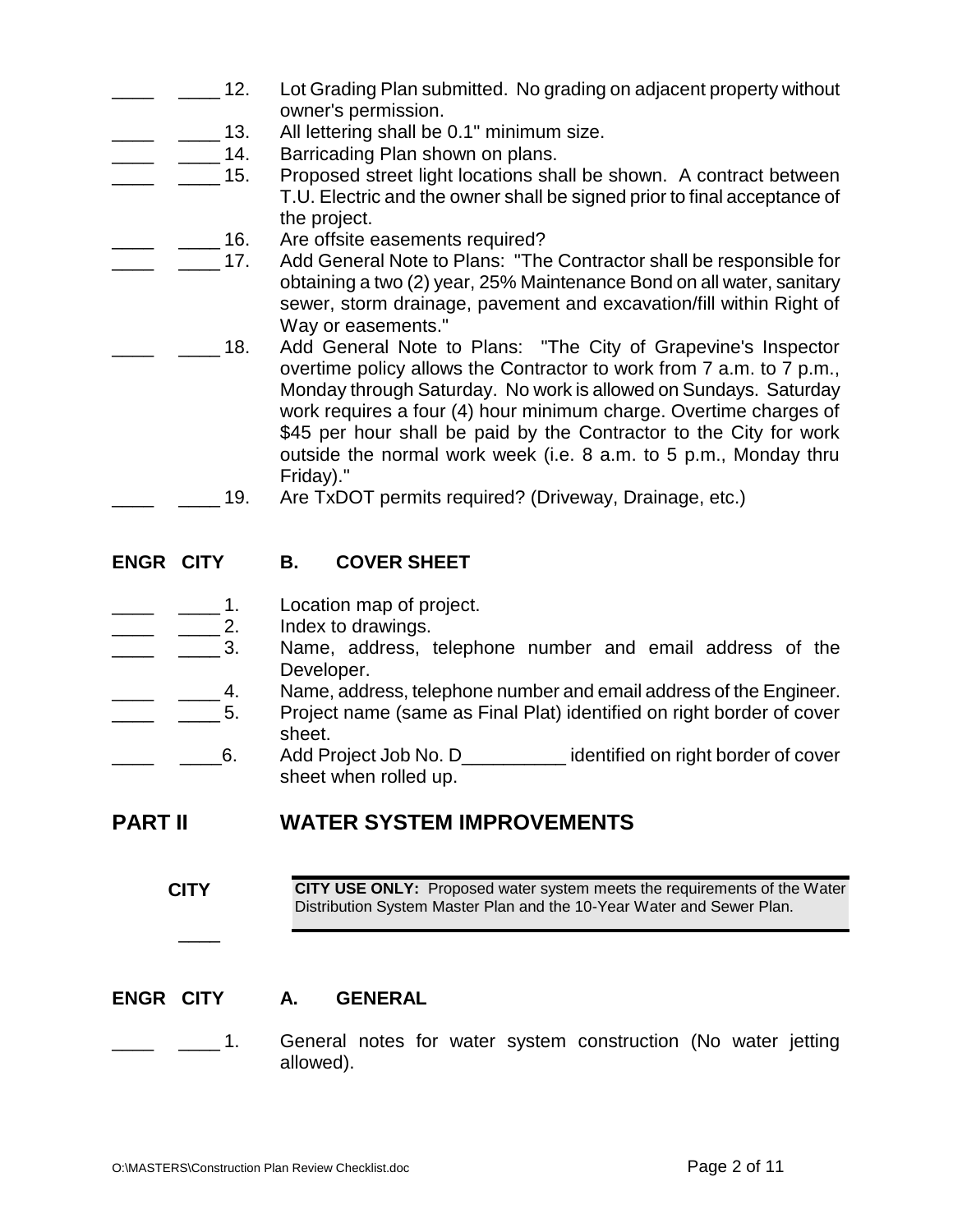2. All water lines within easements are inspected by Public Works. Private lines (outside of easements, beyond meters, not just within 5' of the building) are not inspected by Public Works. These lines shall be designed in accordance with the requirements of the City of Grapevine Building Department.

### **ENGR CITY B. PLAN VIEW**

- 1. Size, type, and pressure class of all proposed water mains identified. 2. Location and size of all existing on-site water mains shown.
	- 3. Location and size of all existing off-site water mains within 200' of property shown.
	- 4. 12" water lines required in industrial areas. Variations will be based on 1,500 GPM availability during peak demand periods with a minimum residual pressure of 30 psi.
- 5. Profile and grades required for water mains 12" or greater.
- \_\_\_\_ \_\_\_\_ 6. Conflicts with existing or proposed utilities shown.
	- \_\_\_\_ \_\_\_\_ 7. When crossing other utilities or storm drains, state whether water line goes over or under.
- **\_\_\_\_ 8.** Names and phone numbers of utility company contacts having utilities in the area.
	- \_\_\_\_ \_\_\_\_ 9. Standard construction detail of service line locations.
	- **\_\_\_\_ 10.** Location of existing and proposed sanitary sewer lines.
- **\_\_\_\_** \_\_\_\_ 11. Location of existing and proposed storm drainage lines and inlets.
	-
- \_\_\_\_ \_\_\_\_\_ 12. Location of existing and proposed pavement and R-O-W.<br>\_\_\_\_ \_\_\_\_\_ 13. Profiles of proposed water lines crossing channel/ditch se \_ \_\_\_\_ 13. Profiles of proposed water lines crossing channel/ditch sections.<br>\_ \_\_\_\_ 14. All lot and block numbers shown.
	- All lot and block numbers shown.
	- 15. Location, width, and type of easements.
		- \_\_\_\_ 16. Water mains stubbed out to undeveloped adjacent property according to the Master Water Distribution Plan and/or City direction.
			- \_17. Proposed water main dimensioned to R-O-W.
		- 18. Proposed water main located with the centerline 3.5' from back-ofcurbs on the north side of east-west streets and on the east side of north-south street. Variations require City staff approval.
		- \_\_\_\_ \_\_\_\_ 19. Gate valves generally located outside paved streets 5' from back of curb return to the intersecting street (generally located at street intersections, except for fire hydrant leads). Unless approved by City, valves shall be located at northeast quadrant of street intersections.
			- 20. Extensions from existing mains start with a gate valve. Gate valve also provided at the end of lines where future extensions are to take place.
		- 21. Gate valves shall not be located in sidewalks or barrier-free ramps.
			- \_\_\_\_ \_\_\_\_ 22. Proposed water services dimensioned to lot corners if services are not in standard locations (Centerline of lot).
		- 23. Legend, identify existing & proposed lines.
			- 24. Water system has a two (2) way feed.
				- 25. Assure that water main can be "valved down" without putting more than one fire hydrant out of service.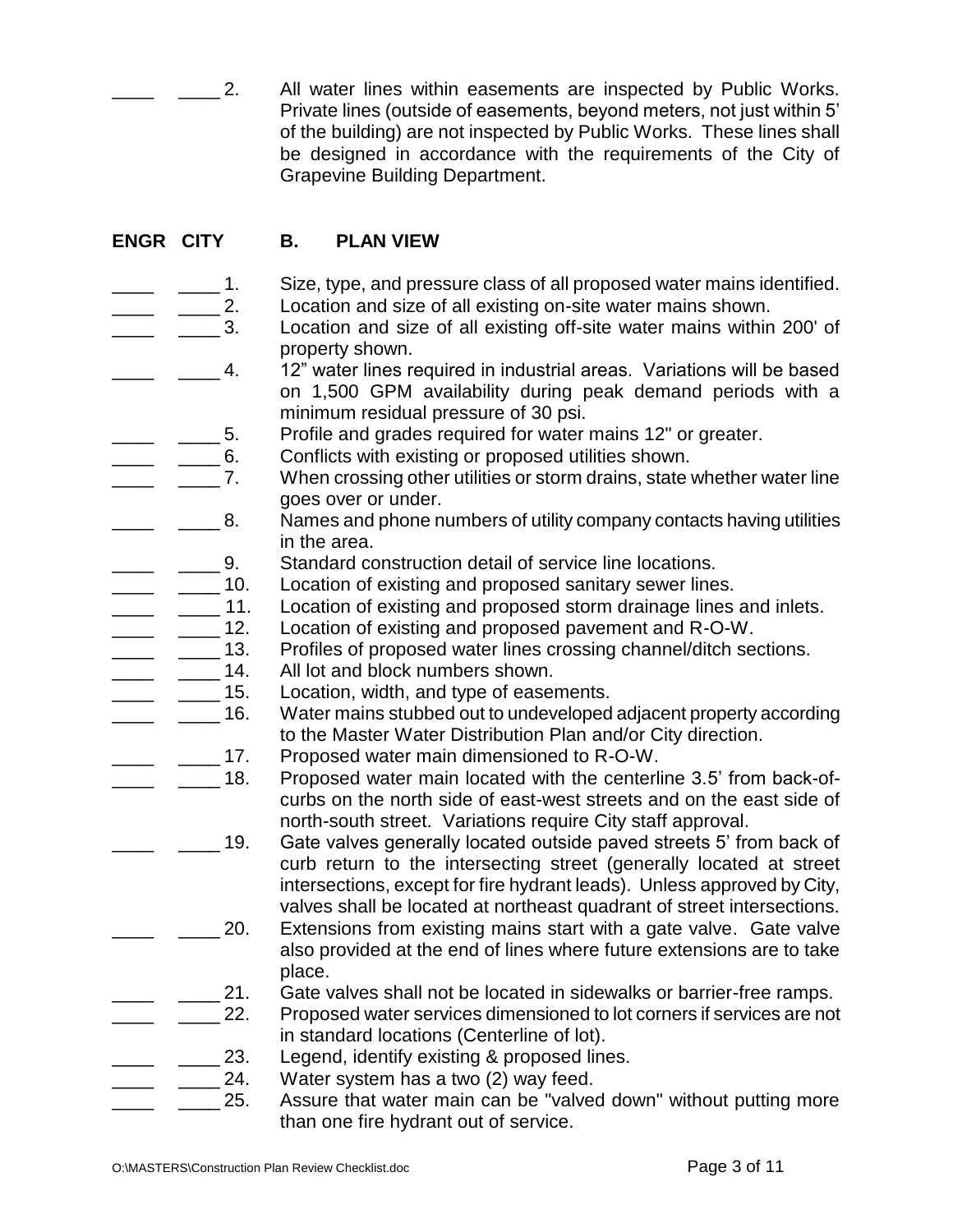- 26. Fire Hydrants shown: Residential: 500' along the main. (500' maximum hose laying length) Non Residential: 300' along the main. (500' maximum hose laying length)
	- 27. All fire hydrants have a clear 36" operating radius for the top nut.
		- 28. Fire hydrants shall be located 2'-0" behind the pavement edge and shall not be located in the sidewalk.
	- \_\_\_\_ \_\_\_\_ 29. Water lines shall be concrete encased when located between two residential lots.
	- 30. Thrust blocking specified and in accordance with City standards (all bends, tees, crosses, plugs, fire hydrants, etc.).
	- \_\_\_\_ 31. Water meters shall be placed on the property lines whenever possible. Public Works needs to authorize any variations.
		- 32. All water meters 2" or larger shall have a bypass installed.
- 33. All water services larger than 1" shall have a gate valve installed adjacent to the main. Water services 1" and smaller can use a corporation stop.

#### **ENGR CITY C. DETAILS**

- 1. Water system standard construction details meet all City requirements.
- \_\_\_\_\_ 2. Show standard trench backfill details and state compaction requirements.

## **PART III SANITARY SEWER SYSTEM IMPROVEMENTS**

**CITY**  $\overline{\phantom{a}}$ **CITY USE ONLY:** Proposed sanitary sewer system meets the requirements of the Wastewater Collection System Master Plan and the 10-Year Water and Sewer Plan.

#### **ENGR CITY A. GENERAL**

- 1. General notes for sanitary sewer system construction (No water jetting allowed).
- **\_\_\_\_ 2.** Names and phone numbers of utility company contacts having utilities in the area.
- \_\_\_\_ \_\_\_\_ 3. Table of lot numbers, line numbers, and sanitary sewer main station numbers for sanitary sewer service connections.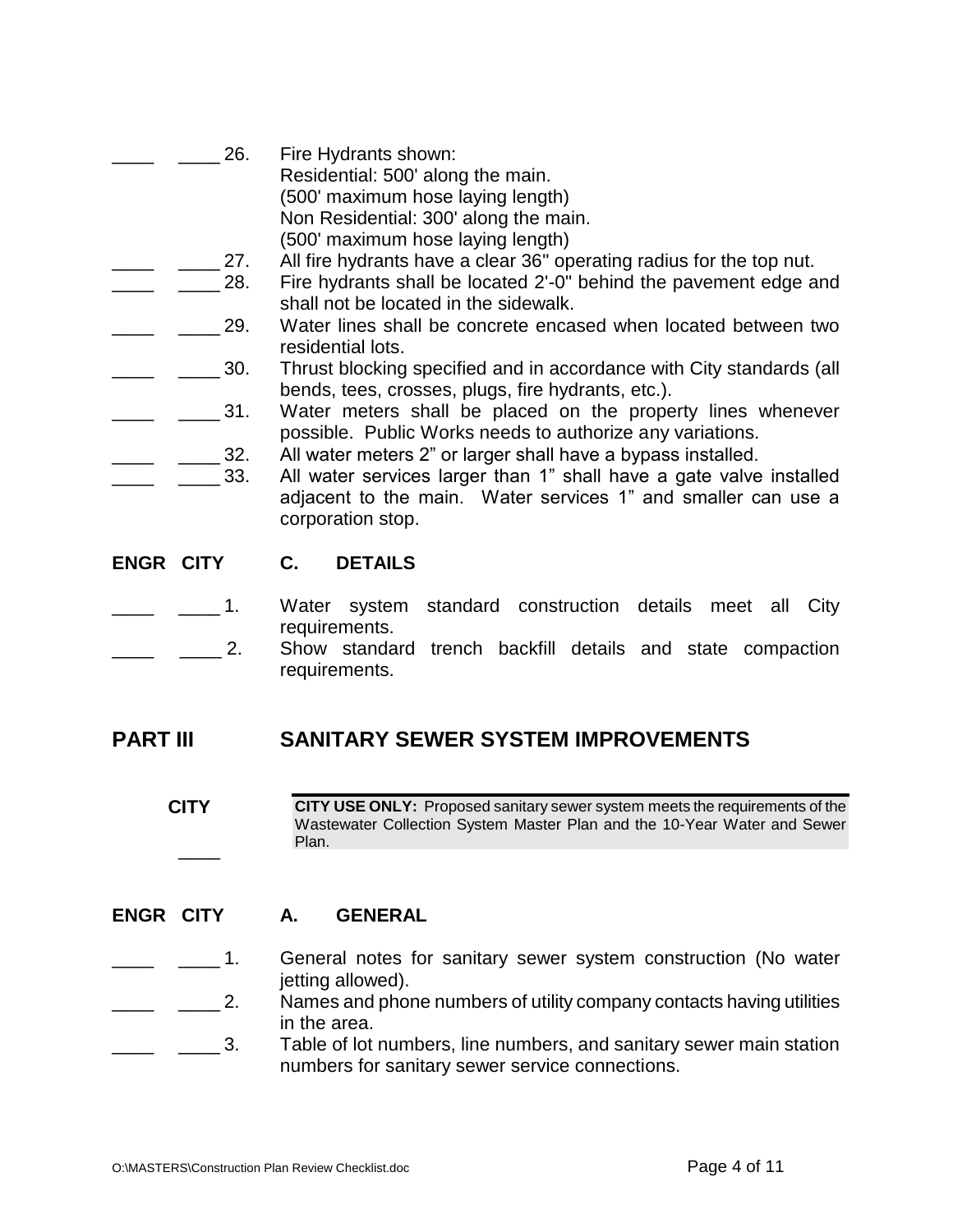4. All sanitary sewer lines within easements are inspected by Public Works. Private sewer lines (outside of easements, not just within 5' of the building) are not inspected by Public Works. These lines shall be designed in accordance with the requirements of the City of Grapevine Building Department.

## **ENGR CITY B. PLAN VIEW**

- \_\_\_\_ \_\_\_\_ 1. Location and size of all existing on-site sanitary sewer lines shown.
	- 2. Location and size of all existing off-site sanitary sewer lines within 200' of property shown.
- 1. Specify at minimum SDR-35 PVC pipe shall be used. SDR-26 pipe required for lines deeper than 20' or within 9' of a water line.
- \_\_\_\_ \_\_\_\_ 4. 6" minimum lines in residential areas (except apartments). 8" minimum lines in commercial, industrial, and apartment areas.
- 5. Conflicts with other existing or proposed utilities shown.
- 6. Lines located in the street halfway between the street centerline and curb on the south side of east-west streets and on the west side of north-south streets.
- \_\_\_\_ \_\_\_\_ 7. Dimensions from lot lines to service lines if service line is not in standard location (10' downstream of centerline of lot).
- \_\_\_\_ \_\_\_\_ 8. Residential service lines are SDR-35, 4" minimum. Non-residential service lines are 6" minimum and shall be connected to the main via a manhole.
	- \_\_\_\_ \_\_\_\_ 9. Location of existing and proposed water mains (Dimensioned from ROW).
- <sup>10</sup> \_\_\_\_\_ 10. Location of existing and proposed storm drainage lines and inlets.
- 
- \_\_\_\_ \_\_\_\_\_ 11. All lot and block numbers shown.<br>\_\_\_\_ \_\_\_\_\_ 12. Location, width, and type of easer Location, width, and type of easements.
- **\_\_\_\_** \_\_\_\_\_ 13. Sanitary sewer lines stubbed out to undeveloped adjacent property.
- \_\_\_\_ \_\_\_\_ 14. Proposed sanitary sewer line dimensioned to centerline of street.<br>\_\_\_\_ \_\_\_\_ 15. Centerline stationing shown and related to profile.
	- \_\_\_ \_\_\_\_\_ 15. Centerline stationing shown and related to profile.<br>\_\_ \_\_\_\_\_ 16. Manholes and clean-outs stationed.
	- \_\_\_ \_\_\_\_\_ 16. Manholes and clean-outs stationed.<br>\_\_ \_\_\_\_\_ 17. Legend (If applicable).
- Legend (If applicable).
	- $\mu$  18. Manholes located at 500' maximum spacing and at all sewer line intersections, grade changes, and alignment changes.
		- 19. Clean-outs located at maximum 250' from a manhole.
- 20. Call out any drop connections or water tight manhole covers.
	- 21. Show GPS benchmarks on all sheets.

#### **ENGR CITY C. PROFILE VIEW**

- 
- 1. Proposed grades are greater than minimum established and velocity in line does not exceed 10 fps.
	- 2. Elevation of existing and proposed ground at centerline pipe.
		- \_\_\_\_ \_\_\_\_ 3. Rim and flowline elevations at each manhole. Provide flowline elevations for all intersecting pipes.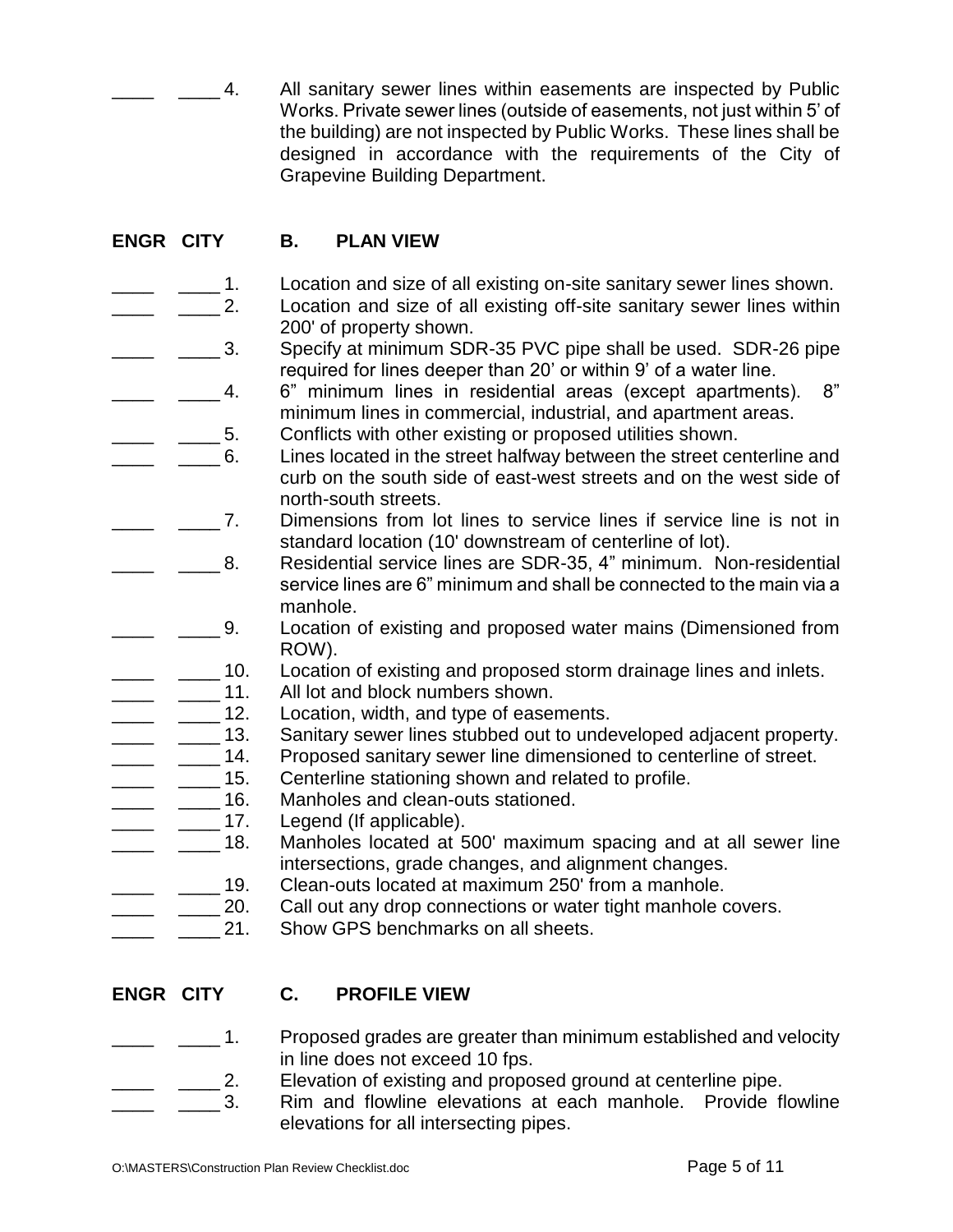- $\frac{1}{2}$   $\frac{4}{5}$  Flowline elevations at 50-foot intervals (Max).
- \_\_\_\_\_ \_\_\_\_\_\_ 5. Fill areas noted.
- \_\_\_\_ \_\_\_\_\_6. Length, type, and size of pipe between manholes.
- \_\_\_\_ \_\_\_\_\_ 7. Location and elevation of water mains crossed by sanitary sewer line.
	- <sub>1</sub> 100 Location and elevation of storm drainage lines crossed by sanitary sewer line.
- **\_\_\_\_** \_\_\_\_\_ 9. Locations of concrete encasement and/or concrete caps.
	- **\_\_\_\_ 10.** Location and elevation of existing and/or proposed pavement sections crossed.
- \_\_\_\_ \_\_\_\_\_ 11. Vertical scale of drawing.
	- \_\_\_\_ 12. Vertical and horizontal clearance between utilities meets current TX Department of Health and TX Water Commission requirements.
	- <sup>1</sup> \_\_\_\_\_ 13. Show 100-year water surface elevation for ultimate conditions located in flood prone areas.
- **ENGR CITY D. DETAILS**
	- <sub>\_\_\_\_\_</sub>\_\_\_\_\_ 1. Standard Construction Detail of service line locations.
- **\_\_\_\_** \_\_\_\_\_ 2. Sanitary sewer system standard construction details meet all City requirements.
- **\_\_\_\_** \_\_\_\_\_ 3. Show standard trench backfill details and state compaction requirements.
- 
- \_\_\_\_ \_\_\_\_ 4. Steps are not allowed in sanitary sewer manholes.<br>\_\_\_\_ \_\_\_\_\_ 5. Show diameter of proposed manholes (4-foot mini Show diameter of proposed manholes (4-foot minimum). Manhole covers shall have a 24" minimum diameter.
- **\_\_\_\_ \_\_\_\_\_6.** Manholes greater than 4' diameter require an eccentric cone
- **\_\_\_\_ \_\_\_\_\_ 7.** Drop manholes require a minimum 5' diameter; show drop inside of manhole.
- **LET LET 3.** Manholes deeper than 10', serving lines greater than 12", or containing multiple pipe connections require a minimum 5' diameter.

# **PART IV STORM DRAINAGE IMPROVEMENTS**

*If there is a FEMA or City of Grapevine floodplain located within the limits of the subject property, then the engineer will need to obtain a Floodplain Reclamation packet from the Public Works Department at 200 S. Main Street, Grapevine, Texas.*

| <b>CITY</b> |                     | <b>CITY USE ONLY:</b> Proposed drainage improvements are in accordance with the<br>Master Drainage Plan. |                                                                                                                                                                                          |  |
|-------------|---------------------|----------------------------------------------------------------------------------------------------------|------------------------------------------------------------------------------------------------------------------------------------------------------------------------------------------|--|
| <b>ENGR</b> | <b>CITY</b>         | А.                                                                                                       | <b>DRAINAGE AREA MAP</b>                                                                                                                                                                 |  |
|             | $\mathcal{P}$<br>3. |                                                                                                          | Show existing and proposed storm drainage lines and inlets.<br>Indicate sub areas for each inlet or set of inlets and off-site area.<br>Zoning indicated on all off-site drainage areas. |  |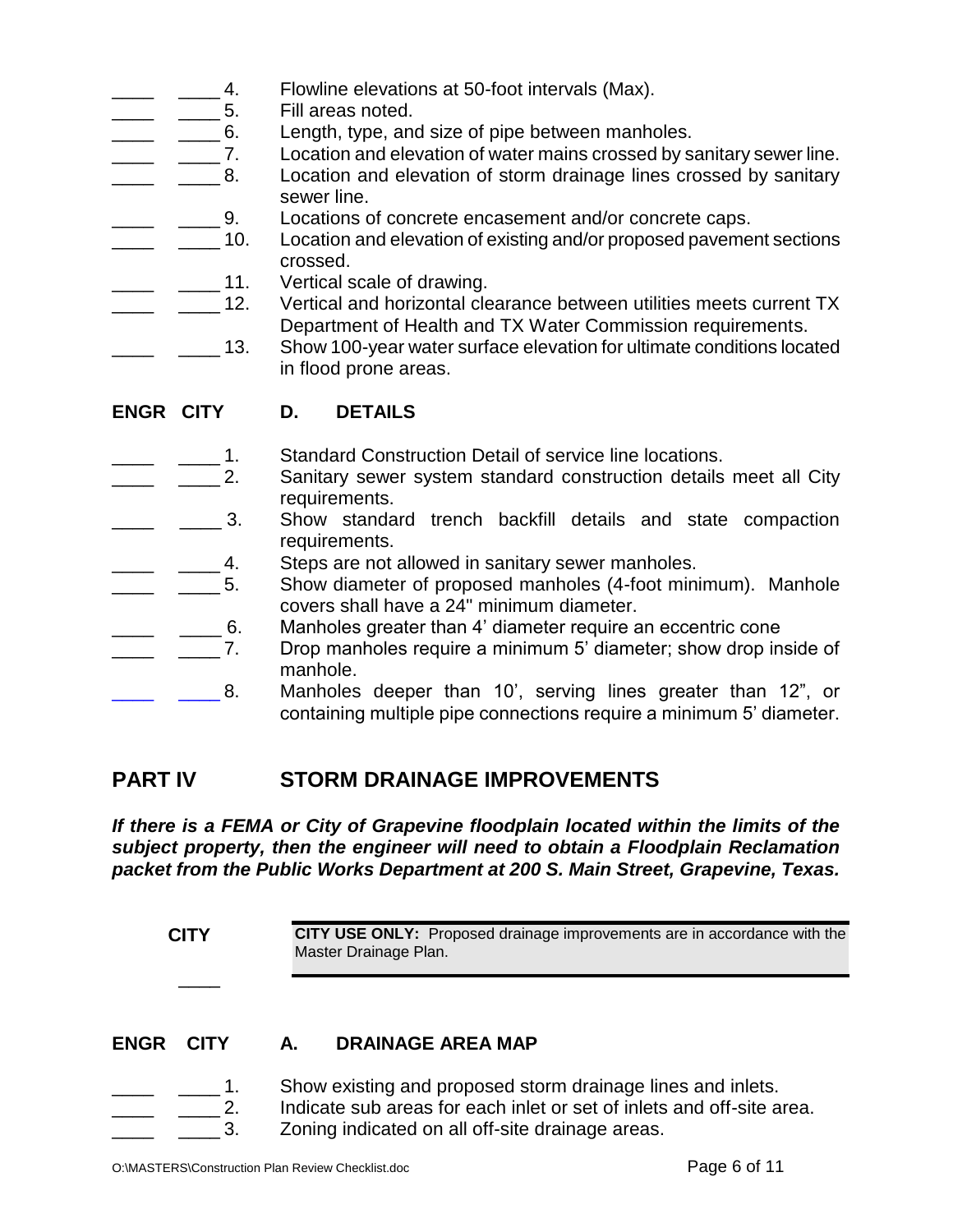- 1. Show points of concentration for each drainage sub area.
	- \_\_\_\_ \_\_\_\_ 5. Indicate runoff at all inlets, dead-end streets, and alleys or to adjacent subdivisions or undeveloped tracts.
- **\_\_\_\_** \_\_\_\_\_ 6. Runoff calculations provided for the 5-year and 100-year storms.
- \_\_\_\_ \_\_\_\_\_\_ 7. For cumulative runoff, show calculations.
- **\_\_\_\_** \_\_\_\_\_ 8. Indicate all crest, sags, and street intersections with flow arrows.
- **Fig.** 2. Provide the calculations for inlet time and pipe travel.
	-
- \_\_\_\_\_ \_\_\_\_\_ 10. Legend.<br>\_\_\_\_\_ \_\_\_\_\_ 11. Hydrolog Hydrology summary table.
- \_\_\_\_ \_\_\_\_ 12. Design criteria meets City requirements.<br>\_\_\_\_ \_\_\_\_ 13. Street and R-O-W capacities tabulated.
	-
	- \_\_\_\_\_\_\_\_ 13. Street and R-O-W capacities tabulated.<br>\_\_ \_\_\_\_\_ 14. On-site and offsite topography must sh On-site and offsite topography must show total drainage area for project.
- **\_\_\_\_** \_\_\_\_\_ 15. Show all existing fences.
	- $\frac{1}{2}$   $\frac{1}{2}$  16. Show areas of dense tree coverage.
- \_\_\_\_ \_\_\_\_\_ 17. Flow arrows for surface drainage.<br>\_\_\_\_ \_\_\_\_\_ 18. Delineation of drainage areas suff
	- Delineation of drainage areas sufficient.
- \_\_\_\_ \_\_\_\_ 19. Cross sections of open channels and show limits of grading.<br>\_\_\_\_ \_\_\_\_ 20. All lot and block numbers shown.
- All lot and block numbers shown.
	- \_\_\_\_ \_\_\_\_ 21. Drainage easements provided for all public drainage (related to plat): Open, unlined channels – 30' wider than top of channel Open, lined channels – 15' wider than top of channel Enclosed system – 15' minimum (depending on size and depth)
		- \_\_\_\_ \_\_\_\_ 22. Increasing drainage onto downstream property requires a downstream drainage letter from all downstream owners accepting the increased runoff. Detention/retention may be used in lieu of the downstream drainage letter.
	- **\_\_\_\_\_ 23.** Permission to "Grade to Drain" may be required from downstream owners.
	- 24. Show that existing downstream drainage systems are adequate to contain the Q100 storm. If downstream drainage is not adequate, then developer may be required to improve downstream systems.
- 

## **ENGR CITY B. STORM SEWER PLAN VIEW**

- 
- \_\_\_\_\_\_\_\_\_ 1. Plan of all storm drainage pipelines and laterals.<br>\_\_\_\_\_\_\_\_\_\_\_ 2. Specify at least Class III pipe (Class IV, etc if nee Specify at least Class III pipe (Class IV, etc if needed).
- \_\_\_\_ \_\_\_\_ 3. Provide inlets where street capacity (i.e. top of curb) is reached.
- \_\_\_\_ \_\_\_\_ 4. Indicate property lines along storm drainage lines.
	- <sup>1</sup> <u>1</u> <sup>2</sup> <sup>2</sup> <sup>2</sup> 5. Indicate location, size, and type of easements along proposed storm drainage lines.
	- $\Box$   $\Box$  6. Indicate size of inlet, lateral size and flowline, paving station, and top of curb elevation.
- 1. The use recessed inlets for thoroughfares. Local streets can use standard inlets.
	- \_\_\_\_ \_\_\_\_ 8. Indicate the runoff concentrating at all inlets and direction of flow. Show runoff for all stub outs, pipes, and intakes.
		- **\_\_\_\_\_ 9.** Locations and cross sections of positive overflow swales required at low points. (One (1) foot deep & ten (10) foot wide minimum)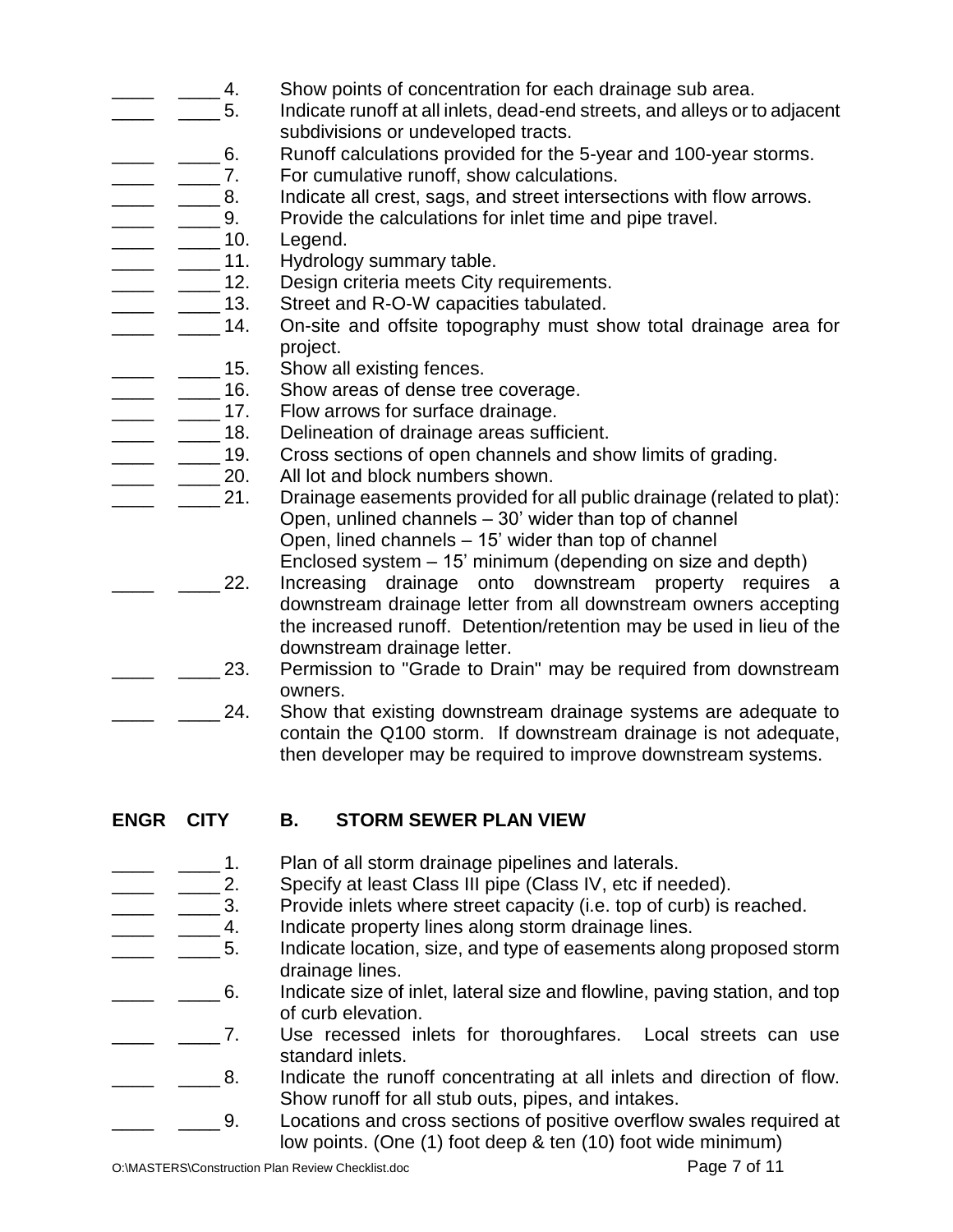- 10. Minimum finished floor elevations where lots are adjacent to floodplain, creeks, and any area subject to flooding. These elevations must match final plat.
- 11. All lot and block numbers shown.
- **\_\_\_\_ 12.** General notes pertaining to storm drainage improvements.
	- **\_\_\_\_ 13.** Location of existing and proposed R-O-W and pavement.
	- \_\_\_\_ \_\_\_\_ 14. Type and size of existing and proposed headwalls.
- 15. Flow arrows for surface drainage.
- **\_\_\_\_\_ 16.** Location and size of grouted riprap at outfalls.
- \_\_\_\_\_ 17. All utility crossings shown.
	- 18. 90-degree turns in storm drainage system or outfall are discouraged. Junction box or manhole must be provided in all cases.
	- 19. Outfalls to ditches are encouraged to be placed in conjunction with driveway culverts. This reduces the number of headwalls in the ditch. 20. Location and size of energy dissipaters if required.
		- 21. Storm drainage discharge at the flowline of creeks and channels with the last 20-feet at a slope not to exceed one percent, unless otherwise authorized.
- 22. Provide concrete TxDOT headwalls at all outfalls.
- 23. Intercept laterals at 60 degrees with trunk lines, if possible.
- 24. Curb inlets shall be recessed two (2) feet.
	- 25. Curb inlets have a minimum throat opening of 10 feet by 6".
		- 26. Note provided stating that the Contractor shall install a permanent bench mark monument(s), to be furnished by the City, in inlets per plans as directed by the City. The Owner's surveyor shall establish the bench mark elevation for "As Builts".
		- 27. Show manhole or junction box locations at 400-foot spacing for lines 24" or less and as needed on larger lines with a maximum of 800 foot between manholes or junction boxes.
		- 28. All earthen channels lined with erosion control blanket such as "Curlex Blanket".
		- 29. Underground storm sewers shall be used for all flows up to and including the equivalent capacity of a 72" conduit with an exit velocity of flowing full of 3' per second. Lined channels may be used for flows exceeding a 72" conduit capacity. For flows exceeding a 96" conduit capacity, unlined channels may be used.
	- \_\_\_\_ \_\_\_\_ 30. All unlined channels shall have 15' vehicle accessible areas on both sides of the channel. Lined channels require 15' access on one side.
		- 31. Side slopes meet minimum requirements:
			- 2:1 for lined channels
			- 3:1 for unlined channels
		- 32. 8" grouted rip-rap provided at all outfalls. (length specified)

## **ENGR CITY C. STORM SEWER PROFILES**

- \_\_\_\_ \_\_\_\_ 1. Show all hydraulics, velocity head changes, gradients, computations and profile outfall with typical section and computations.
	- 2. Show laterals on trunk lines with stations.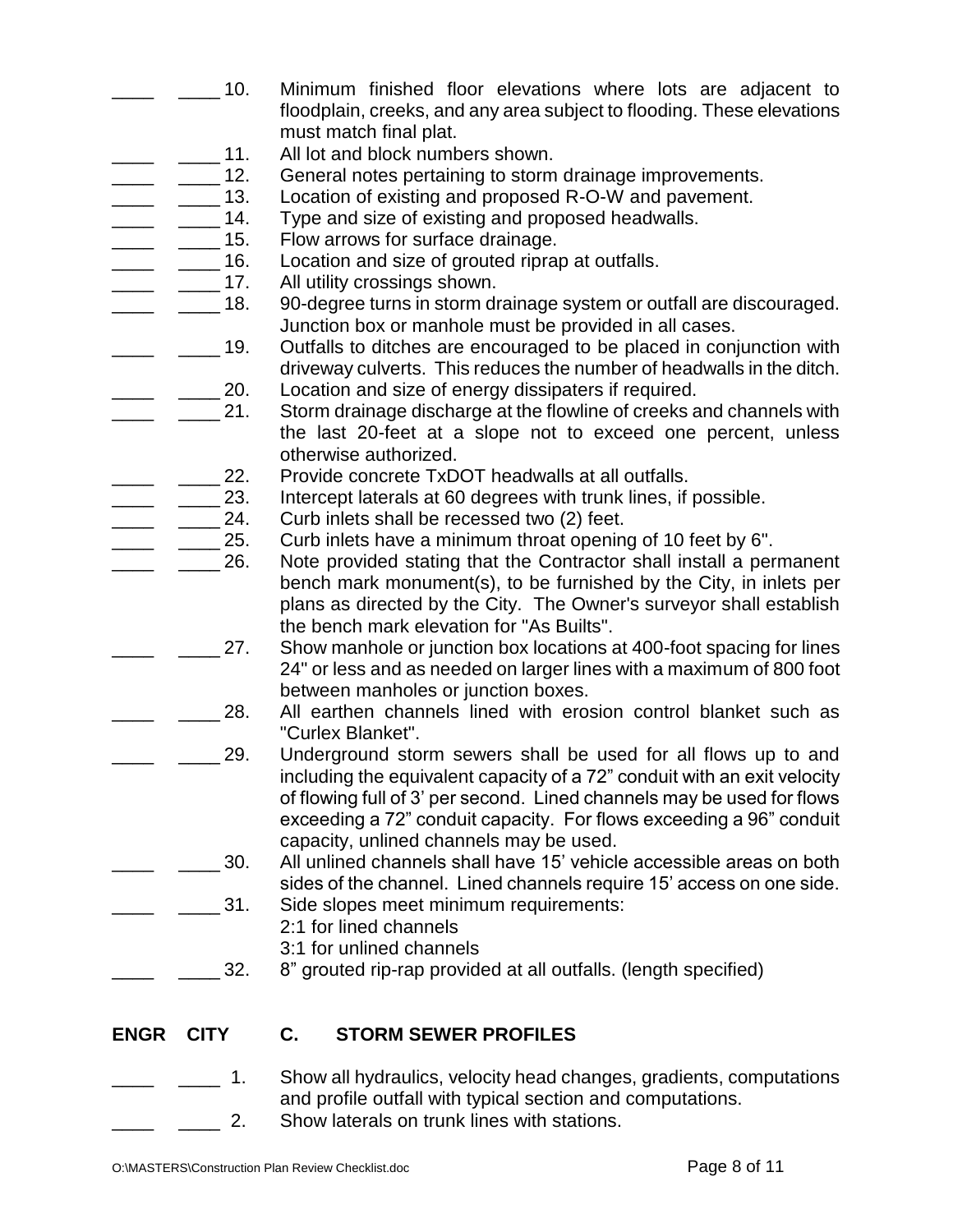- \_\_\_\_ \_\_\_\_ 3. Show 100-year water surface elevation at outfall of storm drainage system.
- **EXECUTE:** 2. Grades of existing and proposed pavement.
- **1200 1200 1200 1200 1200 1200 1200 1200 1200 1200 1200 1200 1200 1200 1200 1200 1200 1200 1200 1200 1200 1200 1200 1200 1200 1200 1200 1200 1200 1200 1200 1200**
- **\_\_\_\_** \_\_\_\_6. Proposed grades of existing and proposed storm sewer lines.
- **EXECUTE:** 2. Location and elevation of 100-year H.G.L.
	- 1. **Elevation of existing and proposed ground and pavement over** proposed pipelines.
- \_\_\_\_ \_\_\_\_\_9. Top and flowline elevations of inlets.
	-
- \_\_\_\_ \_\_\_\_ 10. Top and flowline elevations of area drop inlets.<br>\_\_\_\_ \_\_\_ 11. Flowline elevations at 100-foot intervals (Max).<br>\_\_\_\_\_ 12. Fill areas compaction noted. Flowline elevations at 100-foot intervals (Max).
- Fill areas compaction noted.
- **\_\_\_\_\_** \_\_\_\_\_ 13. Length, type, slope, and size of pipe between inlets or junction boxes.
- **\_\_\_\_** \_\_\_\_\_ 14. Diameter of proposed junction boxes (4-foot min.).
- **\_\_\_\_** \_\_\_\_\_ 15. Location and elevation of water mains crossed by storm sewer lines and inlets (Concrete encase if less than 1-foot).
- **\_\_\_\_** \_\_\_\_\_ 16. Location and elevation of sanitary sewer crossed by storm sewer lines (Concrete encase if less than 1-foot).
- **\_\_\_\_** \_\_\_\_ 17. Locations of concrete encasement and/or concrete caps.
- **\_\_\_\_** \_\_\_\_\_ 18. Provide lateral profiles for all laterals.
- <sub>\_\_\_</sub> \_\_\_\_ 19. Provide 8" minimum diameter grouted rock rip-rap at all outfall conditions.
- **ENGR CITY D. DETAILS**
	- 1. Drainage system standard construction details meet all City requirements.
	- <sub>\_\_\_</sub> \_\_\_\_\_\_\_2. Show standard trench backfill details and state compaction requirements.

## **PART V PAVING IMPROVEMENTS**

**CITY CITY USE ONLY:** The street widths and rights-of-way meet the minimum requirements of the Master Thoroughfare Plan.

#### **ENGR CITY A. PLAN VIEW**

 $\overline{\phantom{a}}$ 

- <sub>\_\_</sub> \_\_\_\_\_ 1. General Notes for paving.
- **\_\_\_\_** \_\_\_\_\_ 2. Centerline stationing shown and related to profile.
- **\_\_\_\_** \_\_\_\_\_\_ 3. All lot and block numbers shown.
- \_\_\_\_ \_\_\_\_ 4. All required sidewalks shown (4' on local and 5' on thoughfares).
- \_\_\_\_ \_\_\_\_ 5. Intersecting streets.
	- **EXECUTE:** 6. Type and width of pavement.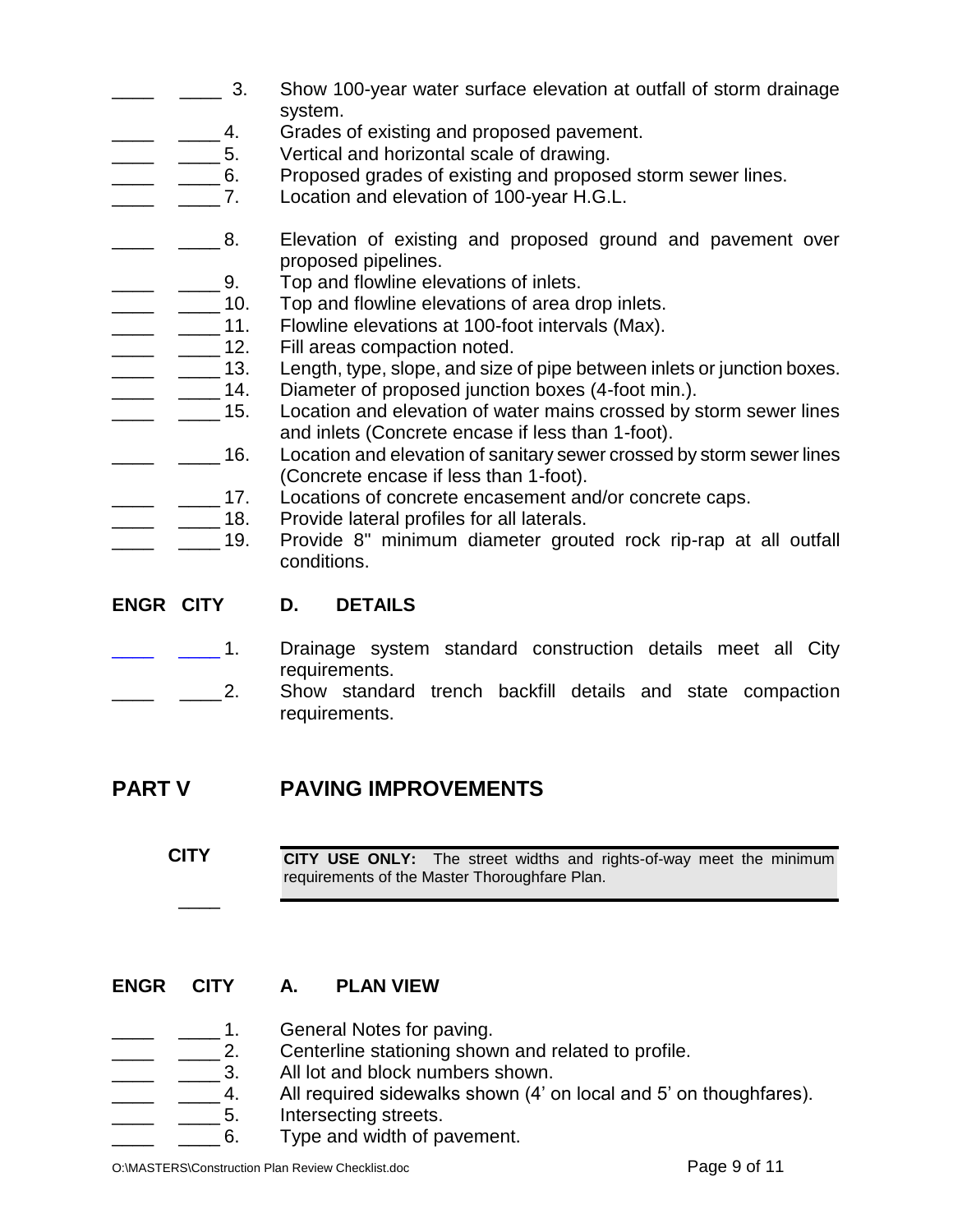- \_\_\_\_\_\_ 7. Type and width of sidewalks.
	- 8. Spot elevations in ditches.
		- 9. Curb and gutter shown for all streets.
		- \_\_\_\_ \_\_\_\_ 10. Dummy joints and expansion joints for the curb and gutter, sidewalks, and street shown.
		- \_\_\_\_ \_\_\_\_ 11. Washed aggregate driveway approaches, sidewalks or curb and gutter are not allowed.
		- 12. Pavement headers at dead ends.
- **\_\_\_\_** \_\_\_\_\_ 13. Location and size of inlets.
- \_\_\_\_ 14. Paving station at the center of each inlet.<br>\_\_\_\_ 15. Top of curb elevation at each inlet.
	- Top of curb elevation at each inlet.
	- <sub>\_</sub> \_\_\_\_ 16. Pavement properly dimensioned to R-O-W.
- **EXECUTE:** 2.17. Radii of curves at centerline stations.
	- **18.** Radii of centerline curves meet requirements

| Design        | Centerline |
|---------------|------------|
| Speed         | Radius     |
| <b>55 MPH</b> | 2,000'     |
| <b>45 MPH</b> | 1.125'     |
| 40 MPH        | 800'       |
| 30 MPH        | 300'       |
|               |            |

- **\_\_\_\_ 19.** Top of curb elevations at quarter points on cul-de-sacs.
- 20. Top of curb elevations at PC's.
- 21. Top of curb elevations at PT's.
	- 22. Drainage clarified by flow arrows and spot elevations.
- **\_\_\_\_ 23.** Barrier free sidewalk ramps at street intersections (three sidewalk ramps are required at tee intersections). Show R.O.W. corner clips. \_24. Traffic control details shown (i.e. stop bars, striping, buttons).
	- \_\_\_\_ \_\_\_\_ 25. **Proper sight distance shall be provided at all intersections. The required sight distance for each intersection shall be calculated using AASHTO design criteria. Within the limits of the required sight distance triangles, special attention should be paid to the installation of future fencing and/or landscaping.**
- 26. Check for any place water might pond. Are inlets located at sag points on vertical curves?
- 27. Check ends of project for drainage.
	- 28. Median modifications on existing thoroughfares.
- 29. Show existing driveways and inlets on both sides of street at all proposed median openings.
	- 30. Dowel bars into existing pavement where required when abutting with new construction .

#### **ENGR CITY B. PROFILE VIEW**

\_\_\_\_ \_\_\_\_ 1. Vertical curves meet design criteria. Do vertical curves meet minimum sight distance requirements for design speed?